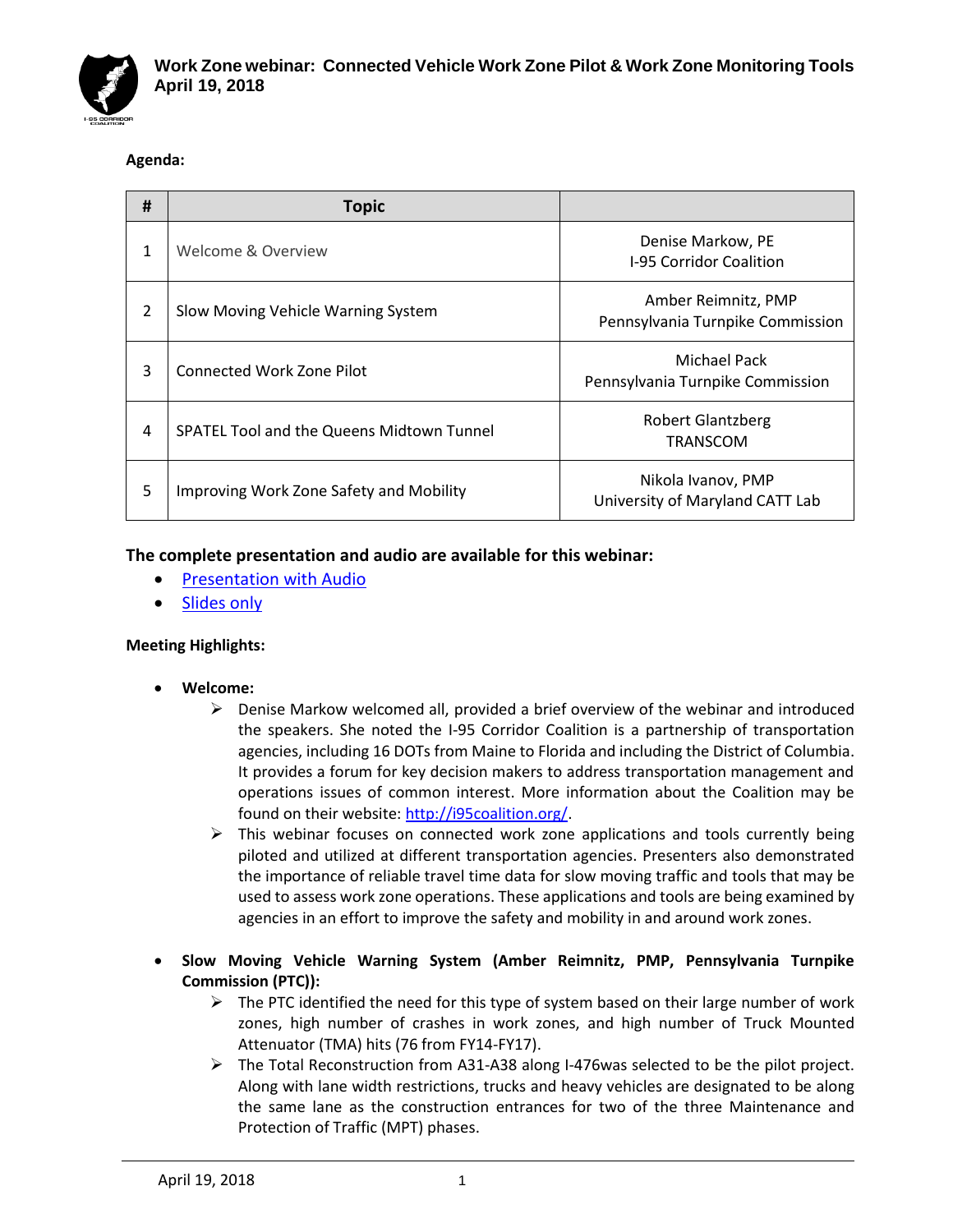# **Work Zone webinar: Connected Vehicle Work Zone Pilot & Work Zone Monitoring Tools April 19, 2018**



- $\triangleright$  As a pilot, the system will be completely local and monitored by the system provider. It is not visible to the PTC Traffic Operations Center (TOC). The potential to monitor the system at the job trailer is an option.
- ➢ Trucks Entering/Exiting a work zone pull-off area would trigger a portable changeable message sign (PCMS) downstream with a safety message.
- $\triangleright$  Standard specs for emergency pullover/construction entrance will be used but they are adding three sensors and a PCMS, plus a fob sensor for a flagger so the PCMS can be manually activated if the system malfunctions.
- $\triangleright$  PTC has developed reporting requirements for the Vendor/contractor as part of the evaluation. They will report on usage stats, maintenance, crashes, etc.
- $\triangleright$  The current bid price is \$2777 per month per entrance. The PTC will evaluate new crash data versus previous crash history to determine the effectiveness.
- $\triangleright$  During and following the presentation, the following questions were discussed:
	- Chris Brookes (MDOT): Asked how will the system handle a slowdown in traffic? The system will turn on when one vehicle is slow but if traffic is slow due to a queue is there logic to change the message to congestion? *Amber Reimnitz (PTC) responded that they went in with the understanding that any vehicle slowing down would trigger the detectors but we wanted to prove validity of this pilot at reducing crashes due to slow moving construction vehicles. The system has the flexibility to detect if all traffic slows down, as well as post different types of warning messages. The performance of the system will be monitored on a regular basis, as well as through a before/after study including crashes, so this option can be considered in the future.*
	- Alan Shapiro (NC Turnpike Authority): Asked if once the facility is widened to a 6lane section providing additional capacity, does the PTC anticipate the number of rear-end collisions and/or attenuator collisions to go down during routine maintenance operations? *Amber Reimnitz (PTC) responded that they don't anticipate reduction of rear-end collisions or attenuator hits during operations once we have our 6 lane sections. Unfortunately, they still see the same issue of distracted drivers regardless of the number of lanes or if it is a work zone. Distracted drivers are still the biggest issue they face in reducing accidents.*
	- Ashar Ghulam (Maryland DOT): Asked if there are any plans to tie this system to the State emergency response to help the system from a safety and mobility standpoint? *Amber Reimnitz (PTC) noted that they are currently in the process of getting a new Active Traffic (Transportation) Management System (ATMS) in their Traffic Operations Center. As part of the deployment of the software there will be a Smart Work Zone management module to ensure that their operations center has visibility to the system to increase situational awareness and safety. Unfortunately, due to timing of ATMS and short turnaround for design they could not incorporate this integration requirement in the pilot. She noted that all future Smart Work Zone deployments will be integrated into their Operation Center. Michael Pack (PTC) further noted that their ultimate goal is to connect all PA Turnpike vehicles, contract vehicles, and emergency response vehicles as the technology matures.*
	- Jack Sullivan (ResponderSafety.com): Asked a follow-up question on the funding source for equipping emergency vehicles with the new technology. *Michael Pack (PTC) noted that is yet to be determined. Once the technology is proven the PTC will draft a deployment plan and identify funding options.*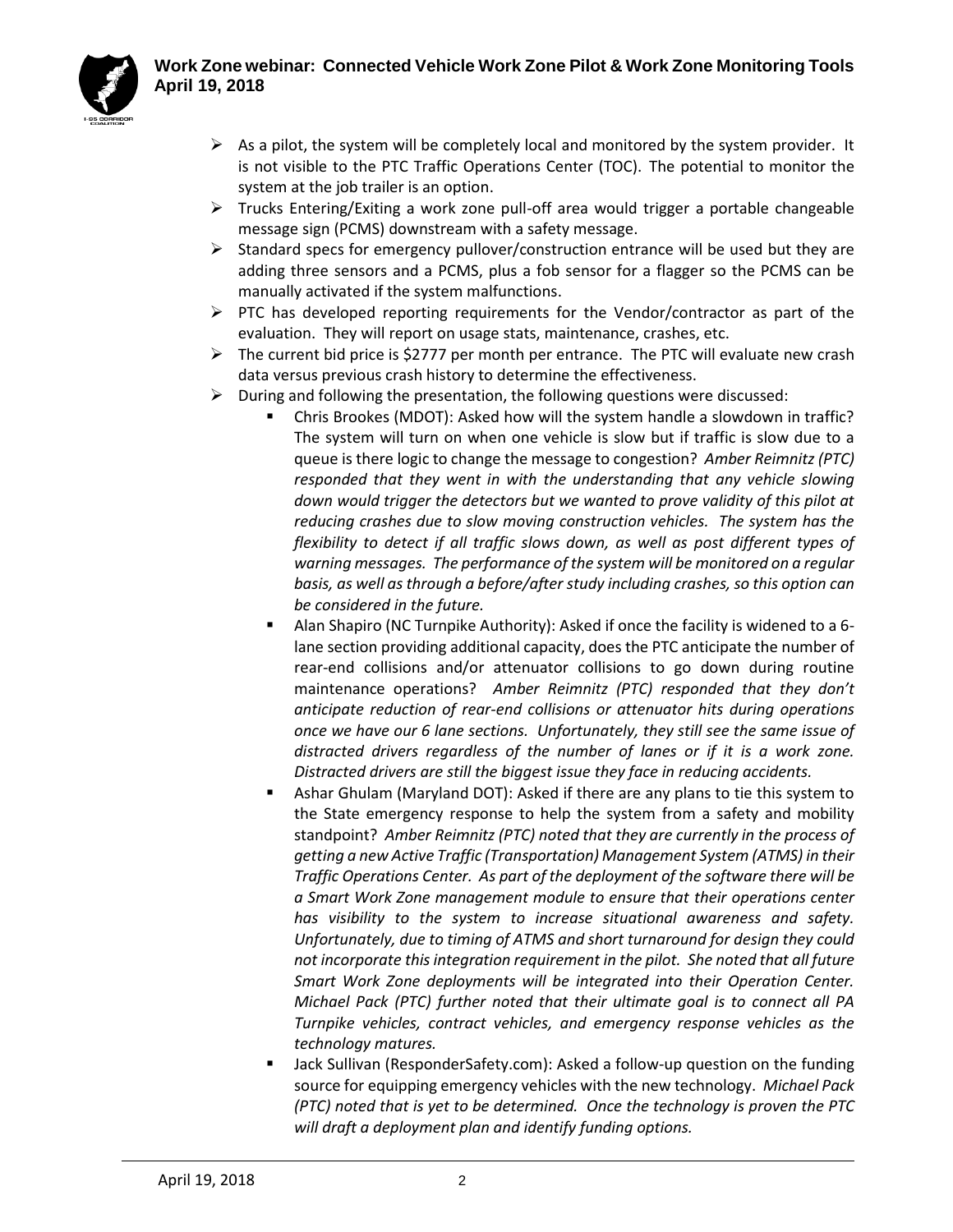

- Skip Yeakel (Volvo Group North America): Asked if they would consider adding a demo for active (DSRC) communication between the oncoming traffic and a beacon or vehicle-based message sending unit? *Amber Reimnitz (PTC) noted that they very interested in deploying DSCR application along their roadway. Mike Pack (PTC) will discuss how the PTC is looking at deploying DSRC in a couple different applications including a mobile application and they will be deploying some RSUs at a few ITS devices. The PTC is finalizing a large Smart Work Zone evaluation on deployment of their systems. That evaluation includes deploying DSRC in their Smart Work Zones. Skip Yeakel noted that he was pleased to hear that DSRC is being used and offered assistance and support. Mike Pack (PTC) encouraged Skip to reach out to the PTC to discuss.*
- Ram Venkatanarayana (VDOT/VTRC): Noted that for construction vehicles entering/exiting the work zone, it seems like any traffic speed is important especially the fast moving traffic. Ram asked that the PTC share the rationale for using speeds below (Speed Limit – 10mph) for all PCMS messages. *Amber Reimnitz (PTC) noted that the intent of the system is to reduce rear-end crashes from slow moving construction vehicles entering/exiting from within the work zone. These construction vehicles travel at a lower speed in the work zone out of necessity; therefore, they are at risk of being involved in a rear-end crash by another vehicle traveling at a higher speed. The project team and Construction staff discussed the average speed of construction vehicles as they are approaching a construction area entrance. They noted the vehicles are slowing down to 45mph or slower as they approach the entrance. They utilize the 10 MPH differential in the speed limit as the proposed threshold, but it can be adjusted based on the system observation and testing. The PCMS will be used to warn all motorists of the slow moving trucks within the work zone. As noted this is a fluid project and that they may be adjusting the detection thresholds, message duration and possibly message to ensure they are providing the best system to the customer to keep them informed.*

# • **Connected Work Zone Pilot (Michael Pack, Pennsylvania Turnpike Commission):**

- $\triangleright$  The PTC CAV roadmap was completed in April 2017. It includes short term (0-4 years), mid-term (4-10 years) and long term (10+ years) projects and connected vehicle applications. The Connected Truck Mounted Attenuator (TMA) Pilot was identified as a quick win opportunity to reduce the number of crashes.
- $\triangleright$  The project objectives include communicating work zone information from a PTC Maintenance Vehicle to an evaluation vehicle (equipped with an on board unit (OBU)) and to Waze and to install and operate an OBU on a PTC Maintenance Vehicle without interaction required from the operator.
- $\triangleright$  Several operational scenarios will be studied: stationary work zone, short term work zone, and mobile work zone.
- $\triangleright$  Within the pilot program, DSRC will be used to communicate between an OBU on a PTC maintenance vehicle and other vehicles equipped with OBUs. Data will also be transmitted wirelessly from the OBU on a PTC maintenance vehicle to a server which will be polled by Waze every 1 to 10 seconds.
- ➢ The OBU will transmit work zone messages structured as Traveler Information Messages and will also be able to receive Basic Safety Messages (BSMs). Lane-specific messages will not be transmitted during pilot due to unknown accuracy, however will be evaluated.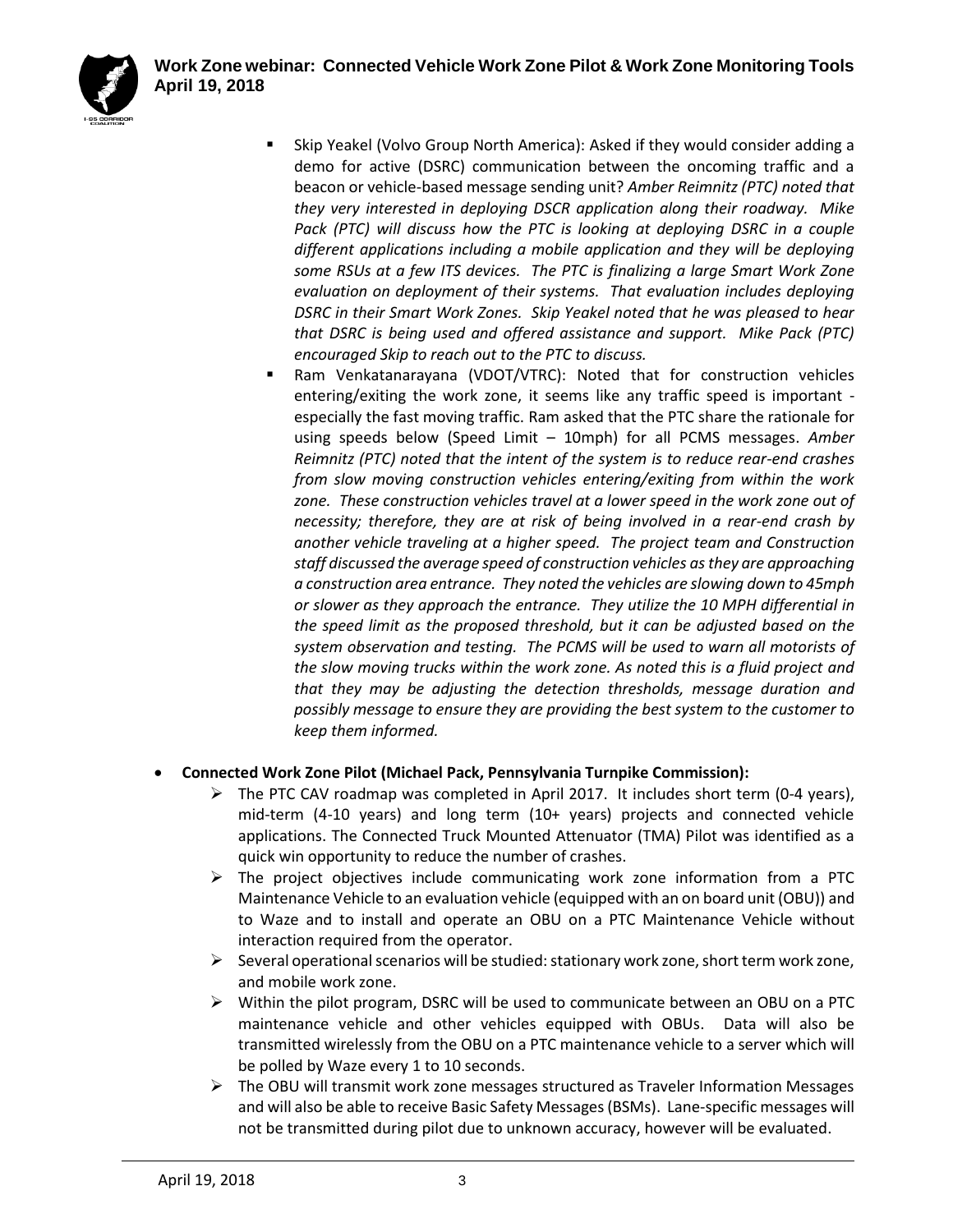

- 
- $\triangleright$  The OBU will also accept BSMs from other nearby OBUs and keep count of DSRC-capable devices on the Turnpike that communicate with the PTC maintenance vehicle.
- $\triangleright$  As a Connected Citizens Partner, the PTC sends incident and long-term construction information to a server polled by Waze. This server will be enhanced to process customized work zone messages sent by PTC maintenance vehicle OBU and router. The new Waze moving vehicle feed, if available in time for this pilot, will be used and Waze will poll the server every 1 to 10 seconds, providing more detailed information, especially for mobile work zones. If the new Waze moving vehicle feed is not available in time for this pilot, there are other options for the Waze interface.
- $\triangleright$  The system is anticipated to go live by mid-July 2018. The evaluation period is anticipated to be from July to November 2018. The team, in an OBU-equipped vehicle, will drive through each operational scenario. Specific evaluation metrics will be assessed to prove the technology is able to transmit data via the infrastructure to Waze with high levels of accuracy.
- $\triangleright$  The next steps include developing DSRC architecture and specifications, identifying potential sort-term DSRC installations and configuring and testing the DSRC units.

# • **SPATEL Tool and the Queens Midtown Tunnel (Robert Glantzberg, TRANSCOM):**

- $\triangleright$  TRANSCOM (a coalition of 16 transportation and public safety agencies in the New York, New Jersey, Connecticut, region) developed their SPATEL tool (Selected Priorities Applied To Evaluated Links). The data to be assessed as part of this system includes: TRANSCOM's TI-MED system (formerly TRANSMIT), BlueTooth data, HERE data, INRIX data, NJ Turnpike puck system, and other technologies.
- $\triangleright$  TRANSCOM's Data Fusion Engine considers a variety of data sources including operational maps, CCTV, DMS messages, and travel times. They also have transit data, as well as some private carriers currently in development.
- $\triangleright$  In October 2012, 12 million gallons of corrosive water flooded the two tunnel tubes of the Queens Midtown Tunnel (QMT) during Hurricane Sandy. Extensive repairs have been ongoing since that time. During the construction, the general work schedule has been to have one tube closed and 2-way traffic in the open tube with trucks banned - 9pm to 6am Monday through Thursday and from 10pm on Friday through 5am on Monday.
- ➢ MTA notifies TRANSCOM of the upcoming construction schedule and TRANSCOM blasts the information to its members for their use.
- $\triangleright$  Their Data Fusion Engine tools that are used to monitor the QMT construction project include: CCTV (viewable on map, standalone viewer, string together for a video wall – cameras can be from various agencies), VMS (view real-time messages from various agencies), Events and Incidents (real time and historical), SPATEL system (travel times), Real-time Transit Map and Planning tools.
- $\triangleright$  The goal is to provide accurate travel time information to motorists in this area with high traffic volumes.
- $\triangleright$  Data sources often report different speeds and travel times. This often isn't a huge disparity, however, when there are significant slowdowns (traffic traveling at less than 3 mph) the differences in travel times vary greatly over a 1-mile segment. The TRANSCOM Data Fusion Engine selects the more appropriate data source. It also allows their time system to float to 1mph.
- $\triangleright$  When significant delays are anticipated on the QMT based on the data, the appropriate signage for motorists is displayed.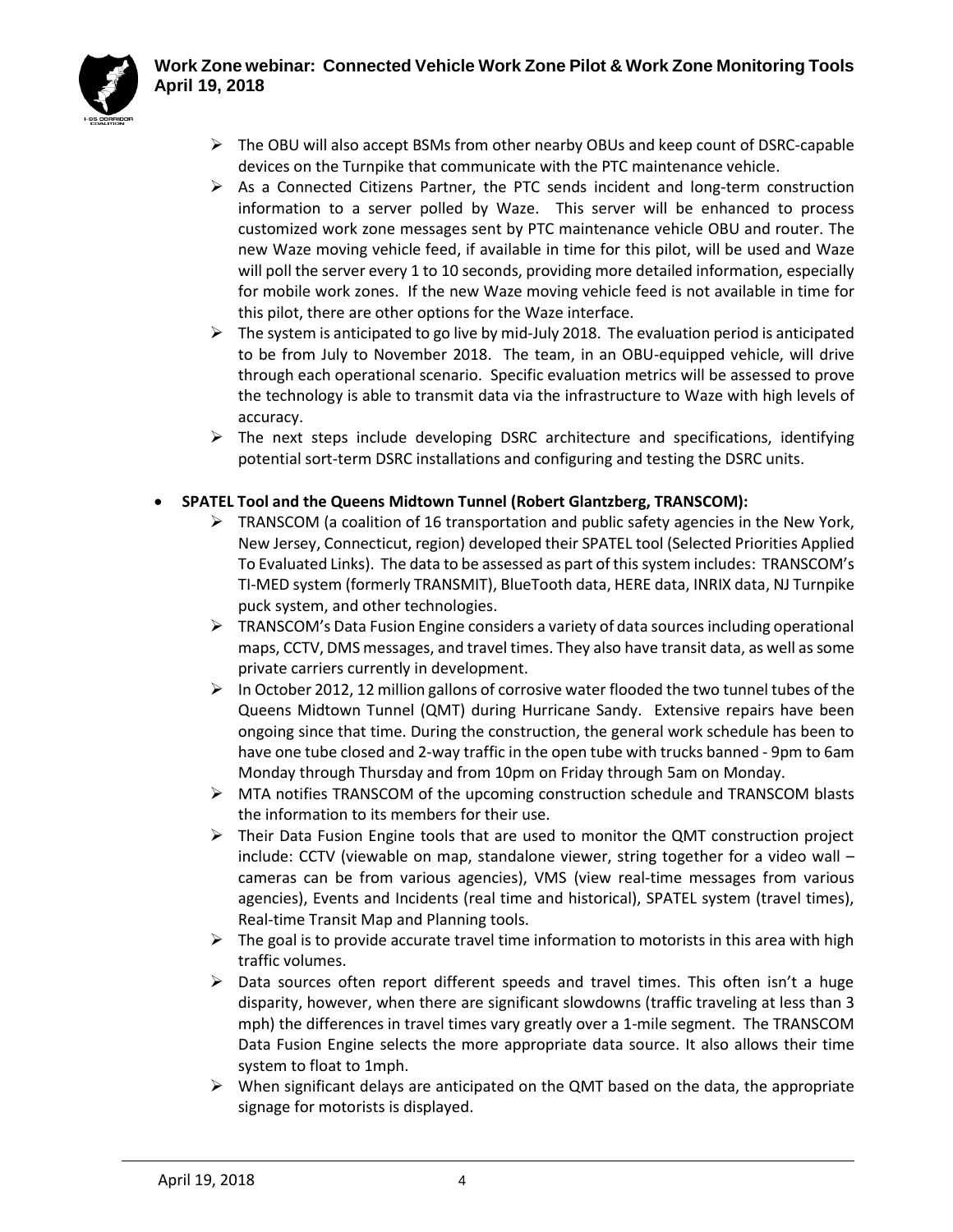

- **Improving Work Zone Safety & Mobility (Nikola Ivanov, PMP, University of Maryland CATT Lab):** 
	- $\triangleright$  Compliance with FHWA's Final Rule on Work Zone Safety and Mobility was the impetus for the development of this tool.
	- ➢ The Work Zone Performance Monitoring Tools is part of RITIS (Regional Integrated Transportation Information System.
	- $\triangleright$  The data for this tool is provided by I-95 CC member states' ATMS and lane closure permitting systems, and by probe vehicle speed information from 3<sup>rd</sup> party providers including INRIX, HERE, and TomTom.
	- $\triangleright$  Worked to satisfy three distinct audiences for this tool: project engineers/managers, public relations staff, planners and decision makers. Able to look at three levels of information – regional, corridor, and individual work zone.
	- $\triangleright$  Work Zone Dashboard contains: Overview List (active work zones organized by state and county, provides information including queue information and user cost); Critical List (drilldown based on specified criteria); User Delay Cost matrix (by day of week and corridor); and a Map of the area.
	- $\triangleright$  Individual Work Zone Profile looks at delay just for that work zone and can compare delay on various days for the same work zone. The profile contains: Settings (allows the user to customize the information shown), Lane Profiles (shows segment speeds compared to historic averages, live CCTV & DMS and nearby bottlenecks), Performance Charts (parameters for speed or travel time charts can be customized, compared to historic averages, and results may be filtered), User Delay Cost (for individual work zones can be viewed by day and time period) and a Map with the roadway.
	- $\triangleright$  Work Zone Alerts may be created and set with thresholds on different metrics. Alerts may be received as a text message or an email.
	- $\triangleright$  Data from this tool may also be used for After Action Reviews, to view congestion over time, including nearby corridors affected by the work zone (trend map and congestion scan) and identify the user delay cost incurred.

#### **Wrap Up:**

Denise thanked all participants and speakers for their participation.

### **Questions/Contacts**:

#### *General Questions regarding the webinar or the I-95 Corridor Coalition –*

Denise Markow, I-95 Corridor Coalition TSMO

• 301-789-9088[, dmarkow@i95coalition.org](mailto:dmarkow@i95coalition.org)

#### *Presenter Contacts –*

Amber Reimnitz, PMP, Pennsylvania Turnpike Commission

• 717-831-7267[, areimnit@paturnpike.com](mailto:areimnit@paturnpike.com)

### Michael Pack, Pennsylvania Turnpike Commission

• 717-831-7659[, mpack@paturnpike.com](mailto:mpack@paturnpike.com)

### Robert Glantzberg, TRANSCOM

• [glantzberg@xcm.org](mailto:glantzberg@xcm.org)

### Nikola Ivanov, PMP, University of Maryland CATT Lab

• [ivanovn@umd.edu](mailto:ivanovn@umd.edu)